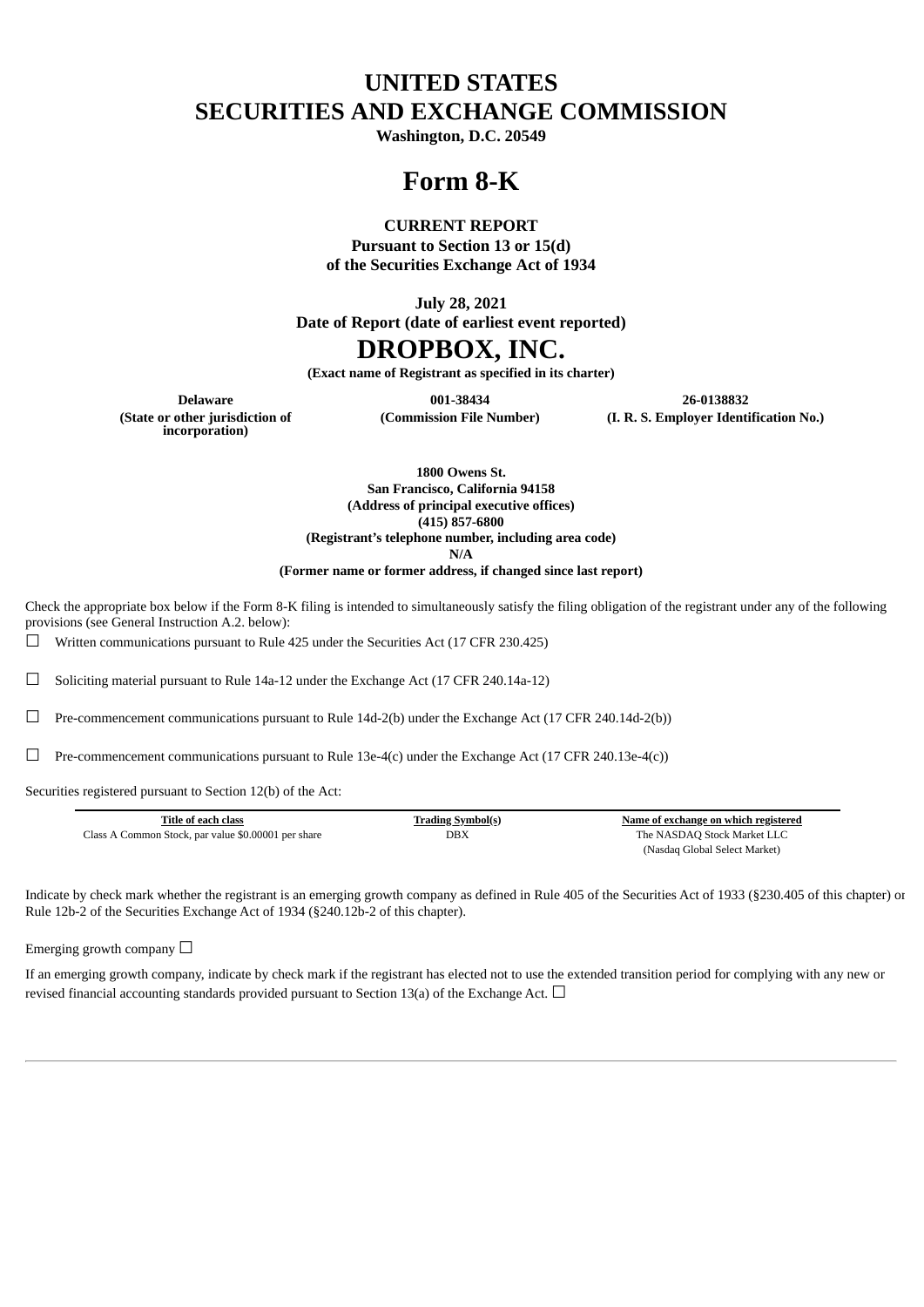## Item 5.02 - Departure of Directors or Certain Officers; Election of Directors; Appointment of Certain Officers; Compensatory Arrangements of **Certain Officers**

#### *(b) Departure of Director*

On July 28, 2021, Robert J. Mylod resigned as a member of the Board of Directors (the "Board") of Dropbox, Inc. (the "Company"). Mr. Mylod's resignation as a director was not the result of any disagreement with the Company on any matter relating to the Company's operations, policies or practices.

"Bob has been a key partner through some of our biggest transformations as a company," said Dropbox Co-Founder and Chief Executive Officer Drew Houston. "From our IPO to our HelloSign and DocSend acquisitions to our shift to distributed work, Bob's leadership, financial acumen, and long-term perspective have been invaluable in helping us get to where we are today. On behalf of the Dropbox team, I'd like to thank Bob for his guidance and support and wish him well in his next endeavor."

"It's been a privilege to serve on the Dropbox Board over the past seven years," said Mr. Mylod. "This is a team that is laser-focused on its mission and on seizing the incredible opportunity in front of it to shape how we experience work for the better. I'm proud of all that we've accomplished together and look forward to celebrating the company's future successes."

#### *(d) Election of Director*

On July 28, 2021, the Board appointed Sara Mathew to serve as a member of the Board. She was also appointed to the Audit Committee of the Board, and the Compensation Committee of the Board, replacing Mr. Mylod upon his departure.

"I'm thrilled to have Sara join our Board," said Mr. Houston. "She's well-regarded for her impressive depth of experience and leadership in building and growing storied brands. Sara's strong financial and business expertise will be a huge benefit to us as we tackle the opportunity ahead and deliver even more value to our customers."

"I've been a steadfast Dropbox user for years, and I'm honored to join the company's board," said Ms. Mathew. "It's a ubiquitous brand with a team that is known for building products that make people's lives easier. Dropbox is on the cutting edge of the future of work, and I believe the company has a long runway ahead. I look forward to being part of such an exciting chapter in the Dropbox journey."

There are no arrangements or understandings between Ms. Mathew and any other person, in each case, pursuant to which Ms. Mathew was appointed to serve on the Board. There are no family relationships between Ms. Mathew and any other director or executive officer of the Company and there have been no transactions between Ms. Mathew and the Company in the last fiscal year, and none are currently proposed, that would require disclosure under Item 404(a) of Regulation S-K.

Ms. Mathew will receive the standard compensation available to the Company's current non-employee directors, which is discussed in the Company's Proxy Statement filed with the Securities and Exchange Commission ("SEC") on April 7, 2020. In accordance with the Company's customary practice, the Company will also enter into its standard form of indemnification agreement with Ms. Mathew, which agreement is filed as Exhibit 10.1 to the Company's Registration Statement on Form S-1 (File No. 333-223182) filed with the SEC on February 23, 2018.

A copy of the blog post announcing Ms. Mathew's appointment to the Board is attached hereto as Exhibit 99.1.

For additional information, see the blog post attached as Exhibit 99.1 to this Current Report on Form 8-K.

#### **Item 9.01 – Financial Statements and Exhibits**

(d) Exhibits:

| Exhibit No. | <b>Exhibit Description</b>                             |
|-------------|--------------------------------------------------------|
| 99.1        | Blog post published by Dropbox, Inc. on July 29, 2021. |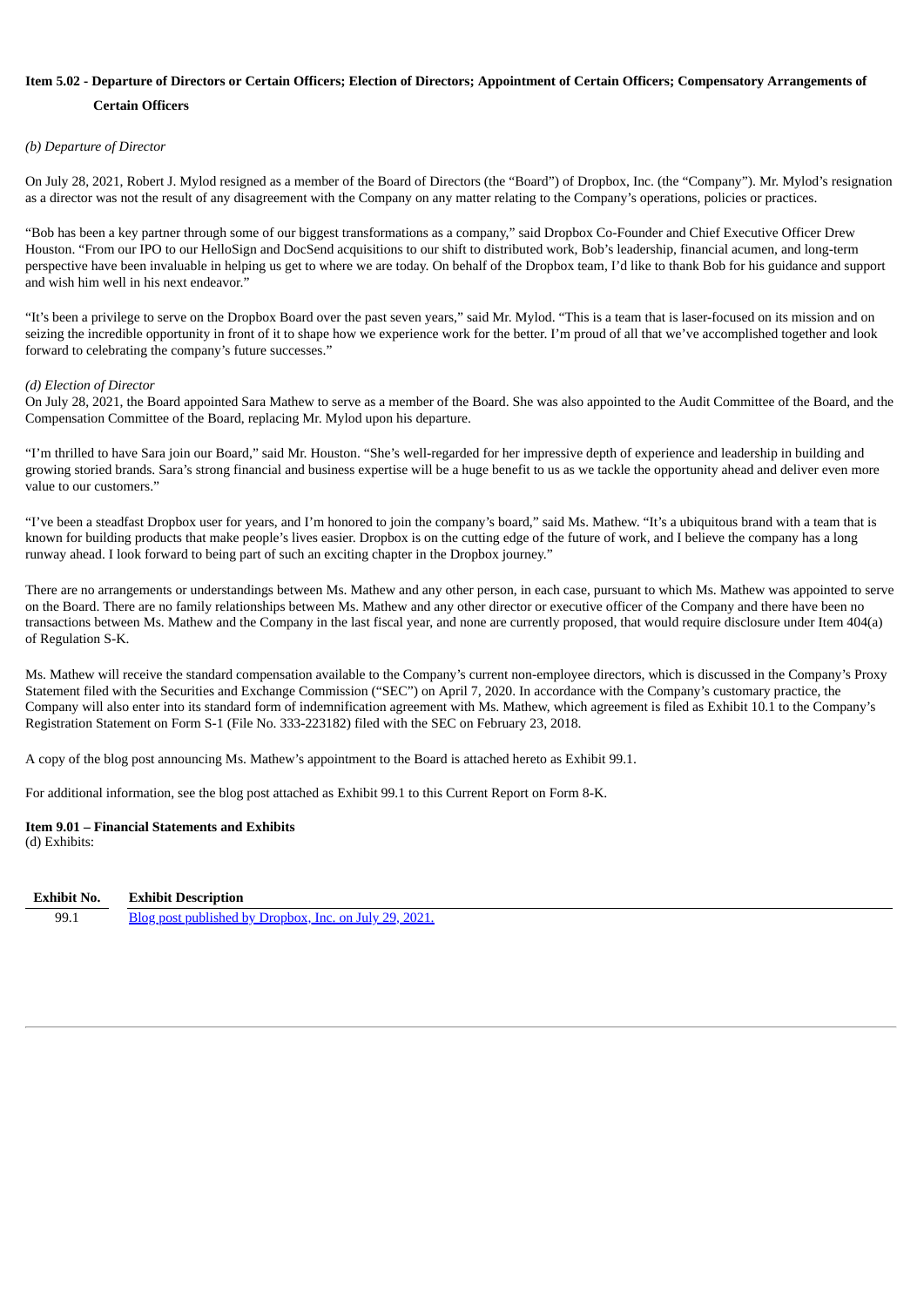### **SIGNATURES**

Pursuant to the requirements of the Securities Exchange Act of 1934, as amended, the Registrant has duly caused this report to be signed on its behalf by the undersigned hereunto duly authorized.

Dated: July 29, 2021

**Dropbox, Inc.**

/s/ Bart Volkmer Bart Volkmer Chief Legal Officer